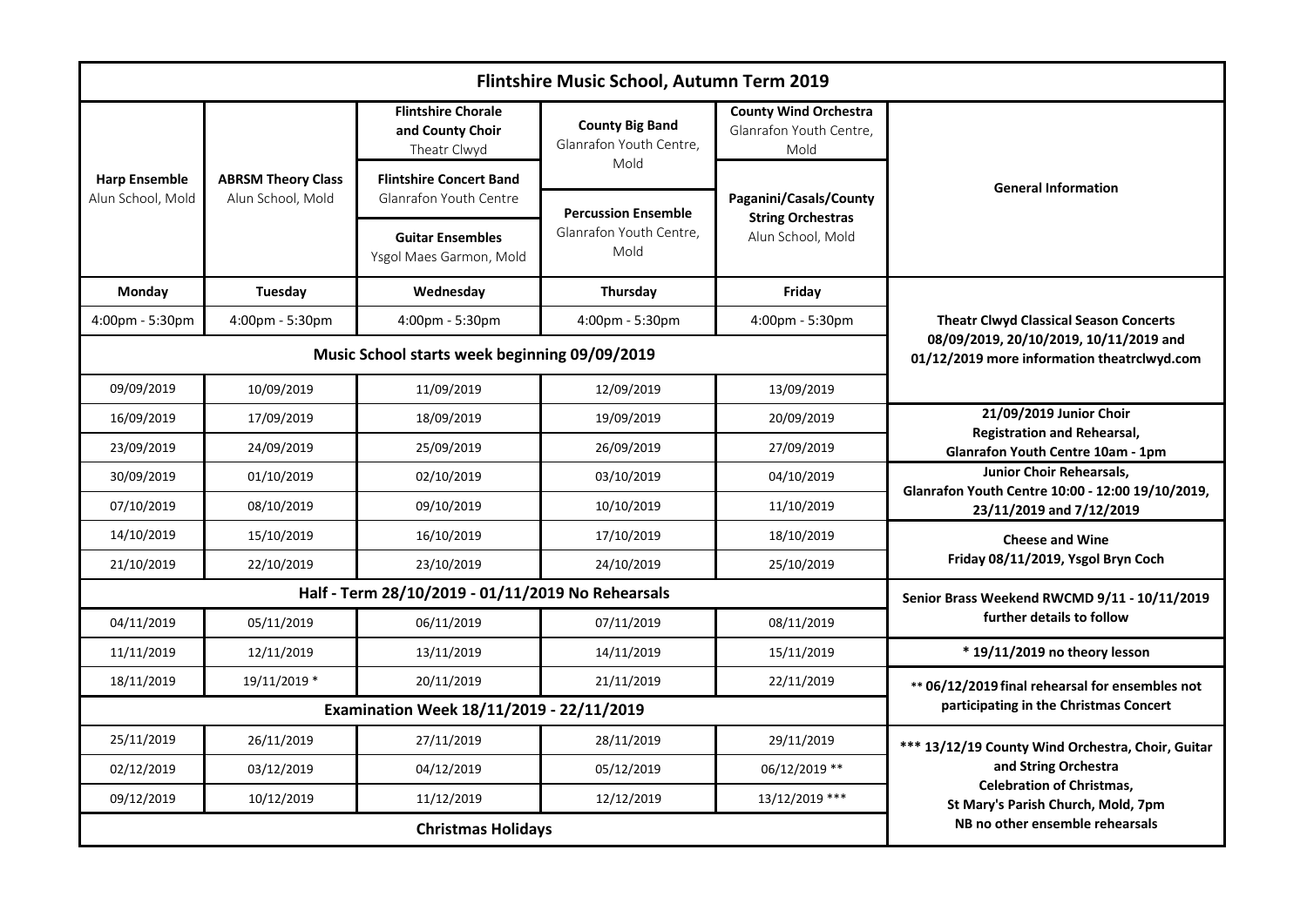| Flintshire Music School, Spring Term 2020 |                                                   |                                                                            |                                                                                |                                                                         |                                                                      |  |  |
|-------------------------------------------|---------------------------------------------------|----------------------------------------------------------------------------|--------------------------------------------------------------------------------|-------------------------------------------------------------------------|----------------------------------------------------------------------|--|--|
| <b>Harp Ensemble</b><br>Alun School, Mold | <b>ABRSM Theory Class</b><br>Alun School, Mold    | <b>Flintshire Chorale</b><br>and County Choir<br>Theatr Clwyd              | <b>County Big Band</b><br>Glanrafon Youth Centre,<br>Mold                      | County Wind Orchestra<br>Glanrafon Youth Centre,<br>Mold                | <b>General Information</b>                                           |  |  |
|                                           |                                                   | <b>Flintshire Concert Band</b><br>Glanrafon Youth Centre                   | <b>Percussion Ensemble</b><br>Glanrafon Youth Centre,<br>Mold                  | Paganini/Casals/County<br><b>String Orchestras</b><br>Alun School, Mold |                                                                      |  |  |
|                                           |                                                   | <b>Guitar Ensembles</b><br>Ysgol Maes Garmon, Mold                         |                                                                                |                                                                         |                                                                      |  |  |
| <b>Monday</b>                             | Tuesday                                           | Wednesday                                                                  | Thursday                                                                       | Friday                                                                  | * 06/01/2020 no harp ensemble                                        |  |  |
| 4:00pm - 5:30pm                           | 4:00pm - 5:30pm                                   | 4:00pm - 5:30pm                                                            | 4:00pm - 5:30pm                                                                | 4:00pm - 5:30pm                                                         |                                                                      |  |  |
|                                           |                                                   | Music School Starts week beginning 06/01/2020                              |                                                                                |                                                                         | Junior Choir Rehearsals 10:00 - 12:00<br>11/01/2020 and 01/02/2020   |  |  |
| 06/01/2020 *                              | 07/01/2020                                        | 08/01/2020                                                                 | 09/01/2020                                                                     | 10/01/2020                                                              |                                                                      |  |  |
| 13/01/2020                                | 14/01/2020                                        | 15/01/2020                                                                 | 16/01/2020                                                                     | 17/01/2020                                                              |                                                                      |  |  |
|                                           |                                                   | Parents' Evening Tuesday 21/01/2020                                        |                                                                                |                                                                         |                                                                      |  |  |
|                                           | Clwyd Room, Theatr Clwyd, 5:00pm - 8:00pm         | <b>Theatr Clwyd Classical Season Concerts</b><br>23/02/2020 and 15/03/2020 |                                                                                |                                                                         |                                                                      |  |  |
| 20/01/2020                                | 21/01/2020 **                                     | 22/01/2020                                                                 | 23/01/2020                                                                     | 24/01/2020                                                              |                                                                      |  |  |
| 27/01/2020                                | 28/01/2020                                        | 29/01/2020                                                                 | 30/01/2020                                                                     | 31/01/2020                                                              | ** 21/01/2020 no theory lesson                                       |  |  |
| 03/02/2020                                | 04/02/2020                                        | 05/02/2020                                                                 | 06/02/2020                                                                     | 07/02/2020                                                              |                                                                      |  |  |
| 10/02/2020                                | 11/02/2020                                        | 12/02/2020                                                                 | 13/02/2020                                                                     | 14/02/2020                                                              |                                                                      |  |  |
|                                           | Half - Term 17/02/2020 - 21/02/2020 No Rehearsals |                                                                            | Junior Choir Rehearsals 10:00 - 12:00 07/03/2020,<br>21/03/2020 and 25/04/2020 |                                                                         |                                                                      |  |  |
| 24/02/2020                                | 25/02/2020                                        | 26/02/2020                                                                 | 27/02/2020                                                                     | 28/02/2020                                                              |                                                                      |  |  |
| 02/03/2020                                | 03/03/2020                                        | 04/03/2020                                                                 | 05/03/2020                                                                     | 06/03/2020                                                              | <b>Urdd Eisteddfodau</b><br><b>Cylch: 29/02/20 (Primary)</b><br>Sir: |  |  |
| 09/03/2020                                | 10/03/2020                                        | 11/03/2020                                                                 | 12/03/2020                                                                     | 13/03/2020                                                              |                                                                      |  |  |
| 16/03/2020                                | 17/03/2020                                        | 18/03/2020                                                                 | 19/03/2020                                                                     | 20/03/2020                                                              |                                                                      |  |  |
|                                           | Examination Week 16/03/2020 - 20/03/2020          | 28/03/20 (Primary)                                                         |                                                                                |                                                                         |                                                                      |  |  |
| 23/03/2020                                | 24/03/2020                                        | 25/03/2020                                                                 | 26/03/2020                                                                     | 27/03/2020                                                              | Sir: 21/03/20 (Secondary)                                            |  |  |
| 30/03/2020                                | 31/03/2020                                        | 01/04/2020                                                                 | 02/04/2020                                                                     | 03/04/2020                                                              |                                                                      |  |  |
| <b>Easter Holidays</b>                    |                                                   |                                                                            |                                                                                |                                                                         |                                                                      |  |  |